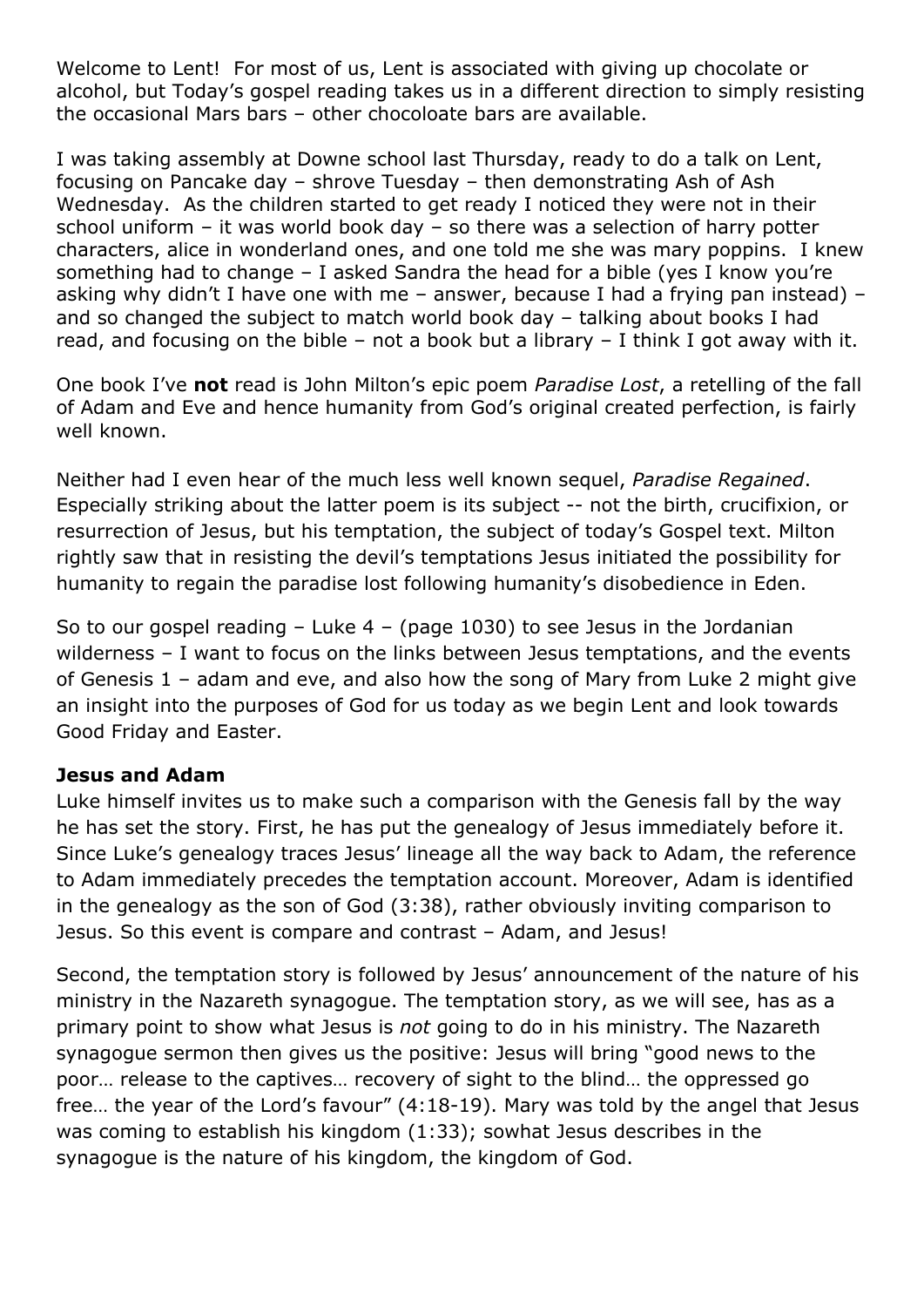His kingdom, of course, is not about the political rule of Israel but rather the reclamation by God of a people who love and serve him as King. Adam and Eve's giving in to temptation resulted in the loss of life in God's presence, Jesus' resistance of temptation was the beginning of the restoration of life in God's presence. If you've got time read Romans 5:12-21 where Paul explains the same thing.

Temptation is a strange thing – is it just about choices – try these – chocolate or crisps, new car or holiday, money or power…. Let's look at the choices Jesus was called to make – see how they might affect us too.

In order to get ready for the work of the Kingdom Jesus then is sent by the Spirit of God into the Judean wilderness to be tempted - Imagine the scene (It's a place I've been to - hot, dusty stony, arid place, not a sand-filled desert - it's a place of beauty, in some ways, if you're only there a while – but 40 days without food, shelter, on your own – that's a real test! ).

Yet it's here that Jesus meets three temptations head on…

### **The First Temptation: Serving yourself**

Given the comparison that Luke makes between Jesus and Adam it is perhaps significant that the first temptation (verses 3-4) relates to eating, just as the temptation in the garden of Eden did. More broadly, the temptation is for Jesus to use his authority as the Son of God to meet his personal needs and desires. While this was no doubt a temptation for Jesus throughout his ministry, it is especially during his crucifixion that this would come to the fore again, as he is tempted by the onlookers to save himself from the cross (Luke 23:35-39), and is offered drink. Just as there the temptation is made in a situation of tremendous personal suffering, so too here the temptation to eat comes in a time of severe hunger, with Jesus having fasted for forty days. Mary also draws on Kingdom values in her song – 'he has filled the hungry with good things, and have sent the rich away empty'. What are the good things? Jesus refuses to let his own hunger distract him – It's the words of scripture, the words of God that give life. Jesus reminds himself of Deuteronomy 8:3 – we do not live by bread alone, but by every word that comes from the mouth of the Lord. As we have heard him announce in 4:18-19, Jesus' ministry is always focused on others, never on himself.

#### **The Second Temptation: Power**

The second temptation (verses 5-8) is a direct appeal to the human desire for power. Jesus is offered the authority and glory of all the kingdoms of the world. For Jesus this was a temptation to embrace what many would have expected of him as the Messiah: political and military might and rule. That Jesus rejects this is a clear sign that his messiahship, his kingdom, is of a different nature than the common expectations. The contrast with Jesus' announced mission in 4:18-19 is again clear: Jesus' mission is about saving others, not about asserting worldly power. Jesus resists satan's lie, his false claim that all the kingdom of the world are his – and Jesus again reminds himself of the words of God in scripture, again Deuteronomy - 6:13 – The Lord God is the only one to be worshipped, the only one to serve.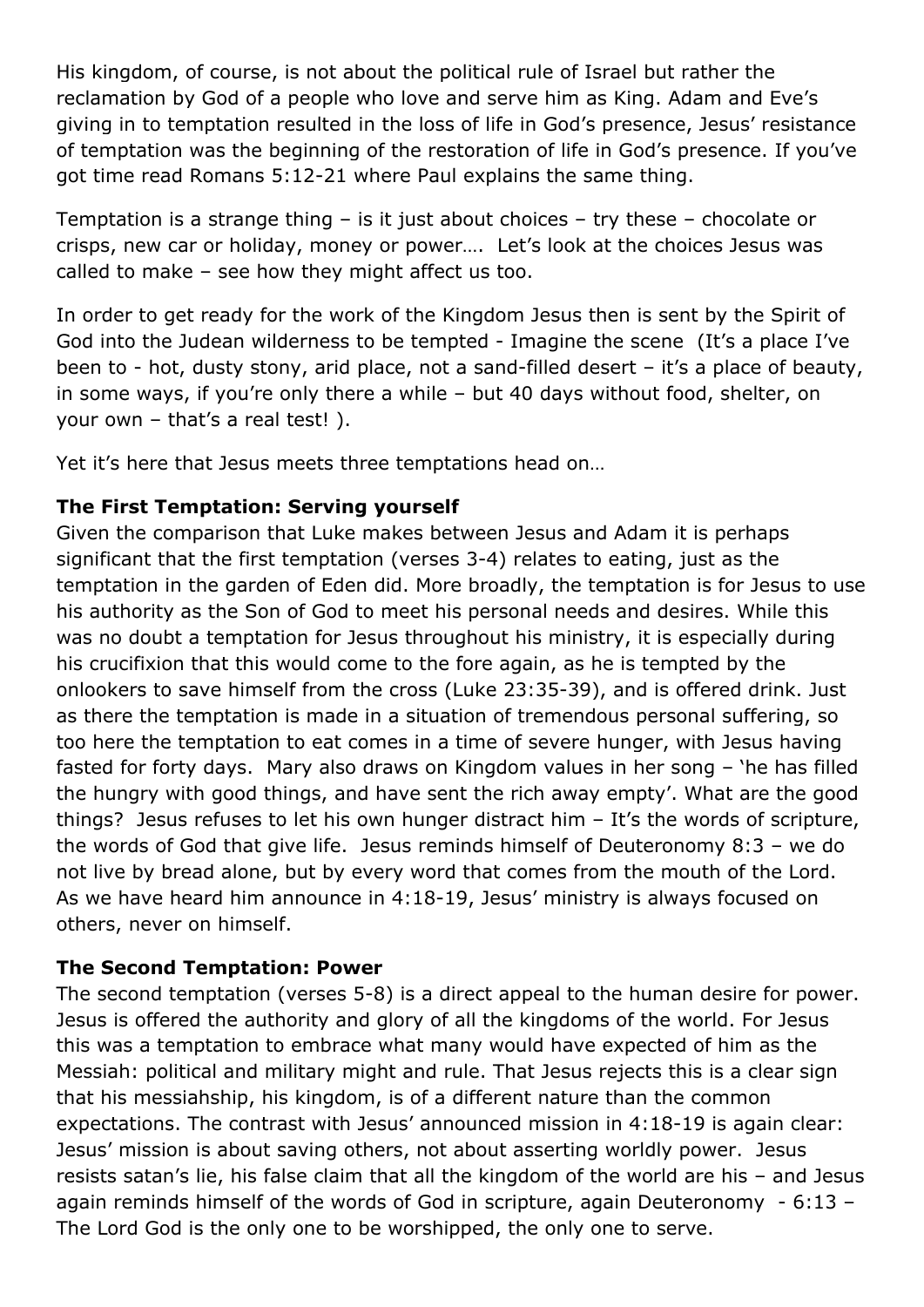Again, in her song Mary celebrates the truth of God's kingdom as one where the imbalances of power are corrected – he brings down the mighty from their thrones, and lifts up the lowly.

## **The Third Temptation: security**

The third temptation (verses 9-12), jumping from the pinnacle of the temple, is the most difficult to interpret. On the surface the devil's idea is merely an awe-inducing spectacle. In the ancient world such would likely have been interpreted as the trick of a magician. Note how satan has got wise, and starts to quote scripture too - Psalm 91:11-12 – he knows the passages about the Christ. Surely God will protect Jesus? Yes, of course, but that' not the point – it's about alternatives. The safe way, or the risky kingdom-shaped way. Once again Satan claims what isn't his to give.

So in part this temptation is that of another alternative path for Jesus' power, leading to fame and riches rather than to service and the cross. But we are likely supposed to see more here, too. The temptation, after all, occurs on the Jerusalem temple. Are we meant to see a foreshadowing and a parody of the crucifixion? As we've already seen, even on the cross Jesus is tempted to save himself from death – and here once again Jesus reminds himself of God's words – Deut 6:16- do not put the Lord your God to the test. Jesus came to give himself for others. This again echoes Mary's words – may it be to me according to your word(Luke 1:38)

# **The Forty Days of Lent**

Jesus is said to be tempted over a forty day period (verse 2). This is likely meant to echo the forty days Moses spent fasting while writing the covenant for the people of Israel (Exodus 34:27-28), and it also is reminiscent of the forty years the Israelites spent in the desert experiencing their own temptations. It is, of course, no coincidence that Lent is a forty day period. So how what happened to Jesus in his temptation help our own forty days of lent?

The common thread in the devil's three temptations is an alternative mission and destiny to the cross and Jesus' pronouncement in 4:18-19; as well as Mary's reflections on the compassion of God for those who would trust him in Luke 2.

As Christians we are called to continue the Spirit-led proclamation and enactment of God's kingdom (note the importance of the Spirit in 4:1, 14, 18), yet we are also tempted to abandon the task God has given us for ways of self-fulfillment, power, and spectacle. Unlike Jesus, we will doubtlessly fail at times.

Lent is the time for acknowledging our failures; seeking God's mercy and redirecting our steps to the way of Jesus.

How do we overcome – if Jesus needed to draw on the word of God, and the power of the Spirit, how much more do we? If Jesus needed to draw on the strength of the scriptures how much more do we?